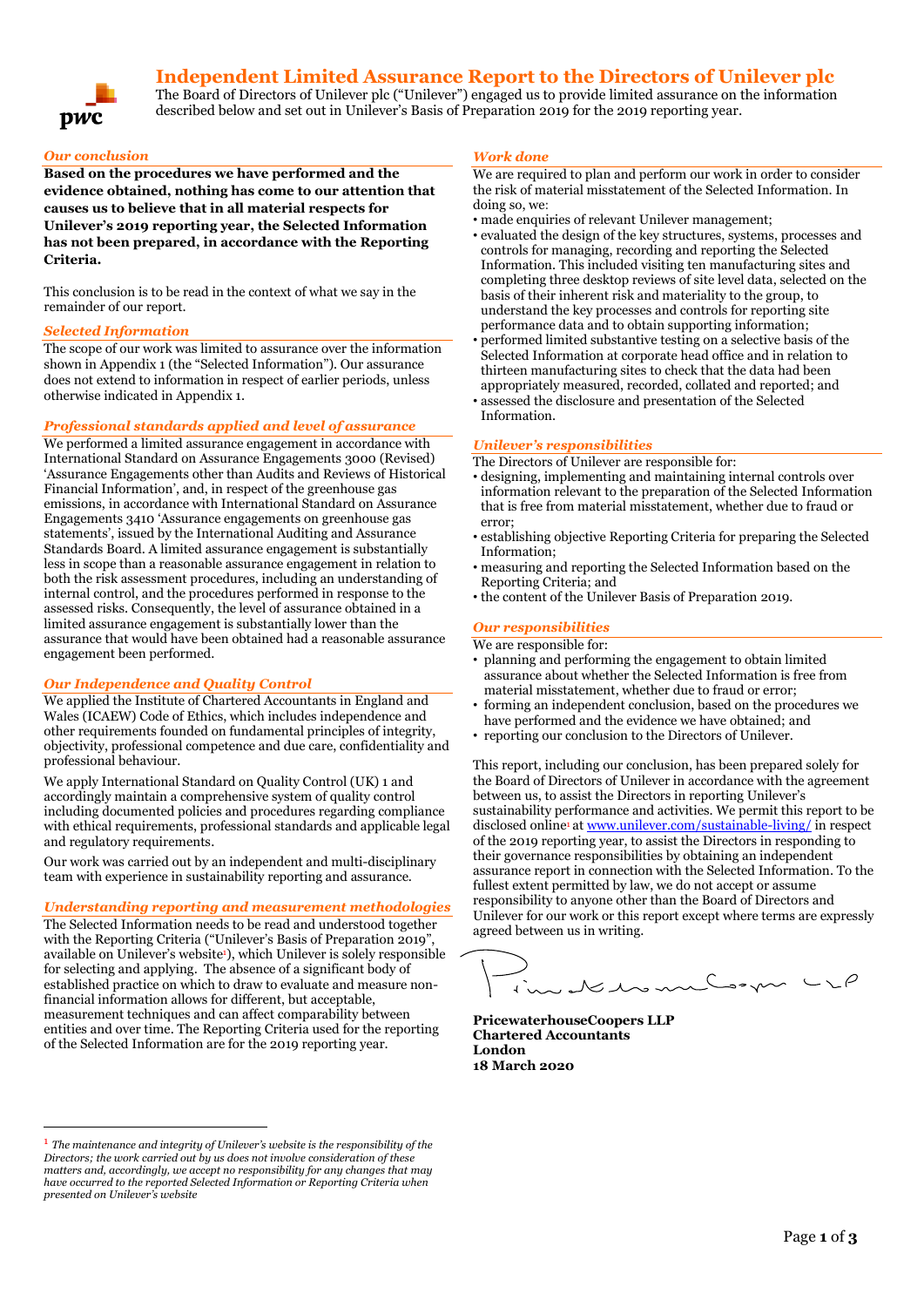## **Appendix 1: Selected Information subject to limited assurance procedures**

The Selected Information subject to limited assurance procedures is set out below. The Reporting Criteria "Unilever's Basis of Preparation 2019" [www.unilever.com/ara2019/downloads](http://www.unilever.com/ara2017/downloads) has been used to prepare and report the Selected Information. Unilever's Basis of Preparation 2019 also explains the definitions and terminology used to describe the Selected Information.

| <b>USLP Indicator</b>                                                                                                                                                                                                                                                                                                                                                                                                        | <b>Reported performance</b><br>(Selected Information)                                                                                                                                                                         |
|------------------------------------------------------------------------------------------------------------------------------------------------------------------------------------------------------------------------------------------------------------------------------------------------------------------------------------------------------------------------------------------------------------------------------|-------------------------------------------------------------------------------------------------------------------------------------------------------------------------------------------------------------------------------|
| <b>Nutrition</b> (pillar commitment)                                                                                                                                                                                                                                                                                                                                                                                         |                                                                                                                                                                                                                               |
| • The percentage of sales volume of Unilever food and<br>refreshment products meeting the criteria for highest<br>nutritional standards based on globally recognised dietary<br>guidelines from 1 October 2018 to 30 September 2019.                                                                                                                                                                                         | · 56% of our portfolio by volume met criteria<br>for highest nutritional standards based on<br>globally recognised dietary guidelines.                                                                                        |
| <b>Greenhouse gases (GHG) footprint (pillar commitment)</b>                                                                                                                                                                                                                                                                                                                                                                  |                                                                                                                                                                                                                               |
| • The percentage change in the greenhouse gas impact of our<br>products across the lifecycle per consumer use between the<br>period measured from 1 January 2010 to 31 December 2010<br>('2010 baseline') and the period measured from 1 July 2018 to<br>30 June 2019 ('2019 footprint').                                                                                                                                    | • 2% increase in the greenhouse gas impact of<br>our products across the lifecycle.                                                                                                                                           |
| <b>Water footprint</b> (pillar commitment)                                                                                                                                                                                                                                                                                                                                                                                   |                                                                                                                                                                                                                               |
| • The percentage change in Unilever's water impact (water in<br>the products and water associated with the consumer use of<br>our products) per consumer use between the period measured<br>from 1 January 2010 to 31 December 2010 ('2010 baseline')<br>and the period measured from 1 July 2018 to 30 June 2019<br>('2019 footprint").                                                                                     | • 1% increase in the water associated with the<br>consumer use of our products.                                                                                                                                               |
| <b>Sustainable Sourcing (pillar commitment)</b>                                                                                                                                                                                                                                                                                                                                                                              |                                                                                                                                                                                                                               |
| • The percentage of agricultural raw materials purchased from<br>sustainable sources from 1 January 2019 to 31 December<br>2019.                                                                                                                                                                                                                                                                                             | • 62% of agricultural raw materials purchased<br>from sustainable sources.                                                                                                                                                    |
| <b>Inclusive business</b>                                                                                                                                                                                                                                                                                                                                                                                                    |                                                                                                                                                                                                                               |
| • The number of smallholder farmers in our supply network<br>who we have enabled access to initiatives aimed at improving<br>their agricultural practices for the period 1 January 2011 to 30<br>September 2019; and<br>• The number of small-scale retailers in our distribution<br>network we have enabled access to initiatives aimed at<br>improving their income for the period 1 October 2015 to 30<br>September 2019. | • Enabled 793,735 smallholder farmers to<br>access initiatives aimed at improving their<br>agricultural practices.<br>• Enabled 1,807,968 small-scale retailers to<br>access initiatives aimed at improving their<br>incomes. |
|                                                                                                                                                                                                                                                                                                                                                                                                                              |                                                                                                                                                                                                                               |